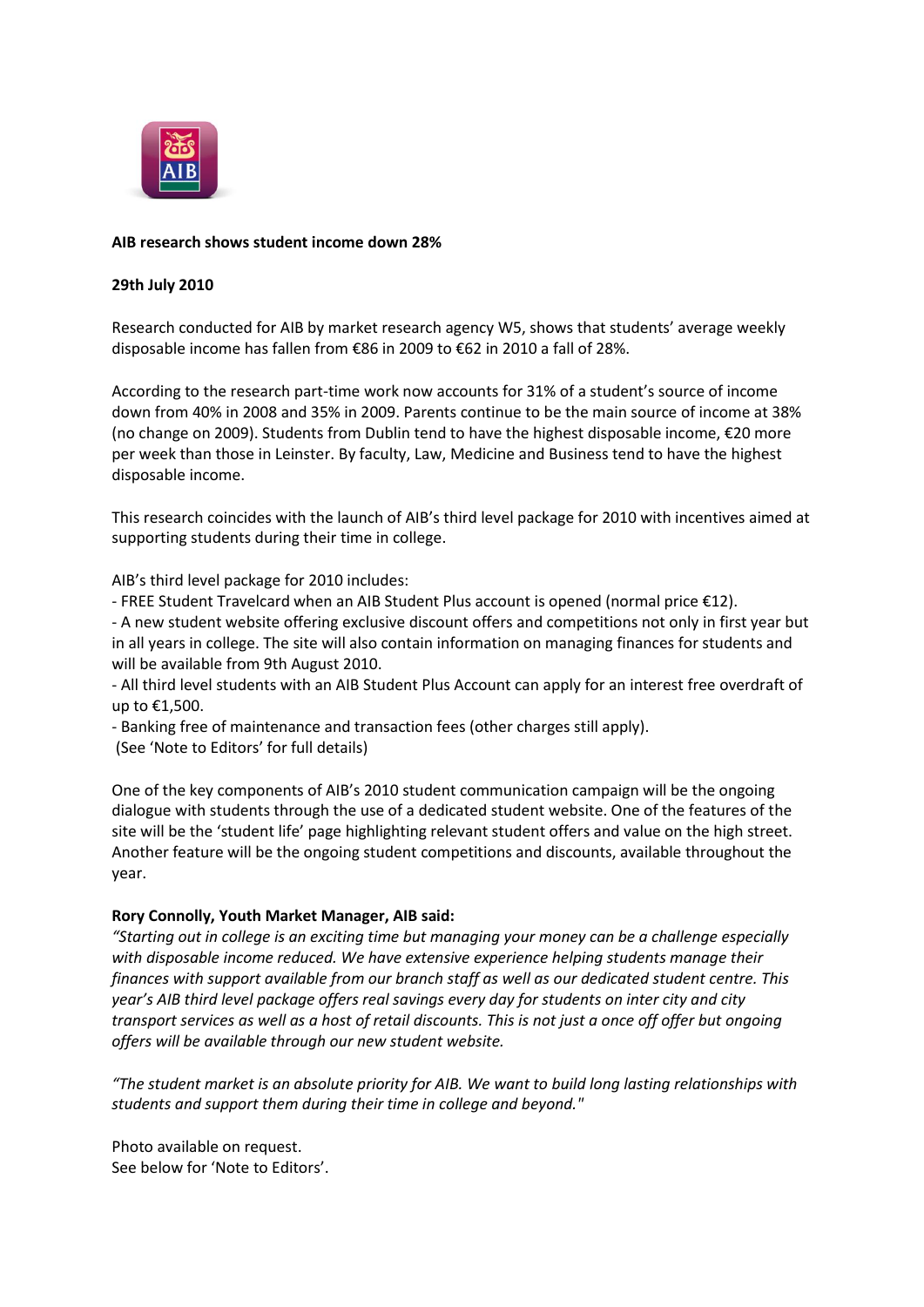## **For further information, please contact:**

Ronan Sheridan Group Press Officer Group Corporate Relations & Communications AIB Bankcentre, Ballsbridge Dublin 4 Tel: (01) 641 4651

#### **Note to Editors**

#### **AIB's Third level student package 2010**

The AIB Student Plus Account is available to any person enrolling or currently engaged in any fulltime, third level educational course with a minimum duration of one academic year (including full time post graduate studies).

#### **Free Student Travelcard for first year students only**

All first year Third level students who open or convert to an AIB Student Plus Account, between 19th May 2010 and 29th October 2010, will receive a voucher for a FREE Student Travelcard (normal cost €12).

The Student Travelcard is Ireland's leading student discount card. It is the only card giving students discounts of up to 40% on Irish Rail, Dublin Bus and Luas Tickets. It can also be used to receive great discounts with the GAA, O2, Topshop, CD WOW, Sayit Travel, Boots and McDonalds.

To get a FREE Student Travelcard, students must present their voucher at the on-campus Student Travelcard centres. Alternatively, they can apply by post or at a number of Student Travelcard agents throughout the country.

Vouchers must be redeemed by 30th November 2010. If students avail of the offer on-campus or at an agent, they must pay a photo fee of  $E$ 3.

## **stuff4students website – for all Third level students from 1st year to 4th year inclusive** The site contains 4 sections:

• **Homepage** – Will platform the latest youth campaign, competitions / giveaways, interactive polls and lots more

• **"Your Stuff"** – Exclusive AIB Student Plus account holder competition / loyalty stuff, Student

Travelcard discounts, AIB relevant product offers (Mobile Top Up / Student Travel Insurance)

• **Student Life** – Highlighting relevant student offers and value on the high street

• **Financial Stuff** – All the relevant AIB financial information, AIB Campus Branch Locator, as well as a college accommodation tool (powered by Daft)

A "Golden Ticket" competition will give students the chance to win one of 1,000 prizes online such as Mini Notebooks, iTouches, eReaders, MP3 players, bikes etc. Students will need a "Golden Ticket" number (which is printed on their golden ticket) visit the dedicated student website, input their number and see if they are a winner. The Golden Ticket competition will run online up to 1st November 2010.

## **€1,500 Interest Free Overdraft**

All third level students with an AIB Student Plus Account can apply for an interest free overdraft of up to €1,500. Normal lending criteria terms and conditions apply.